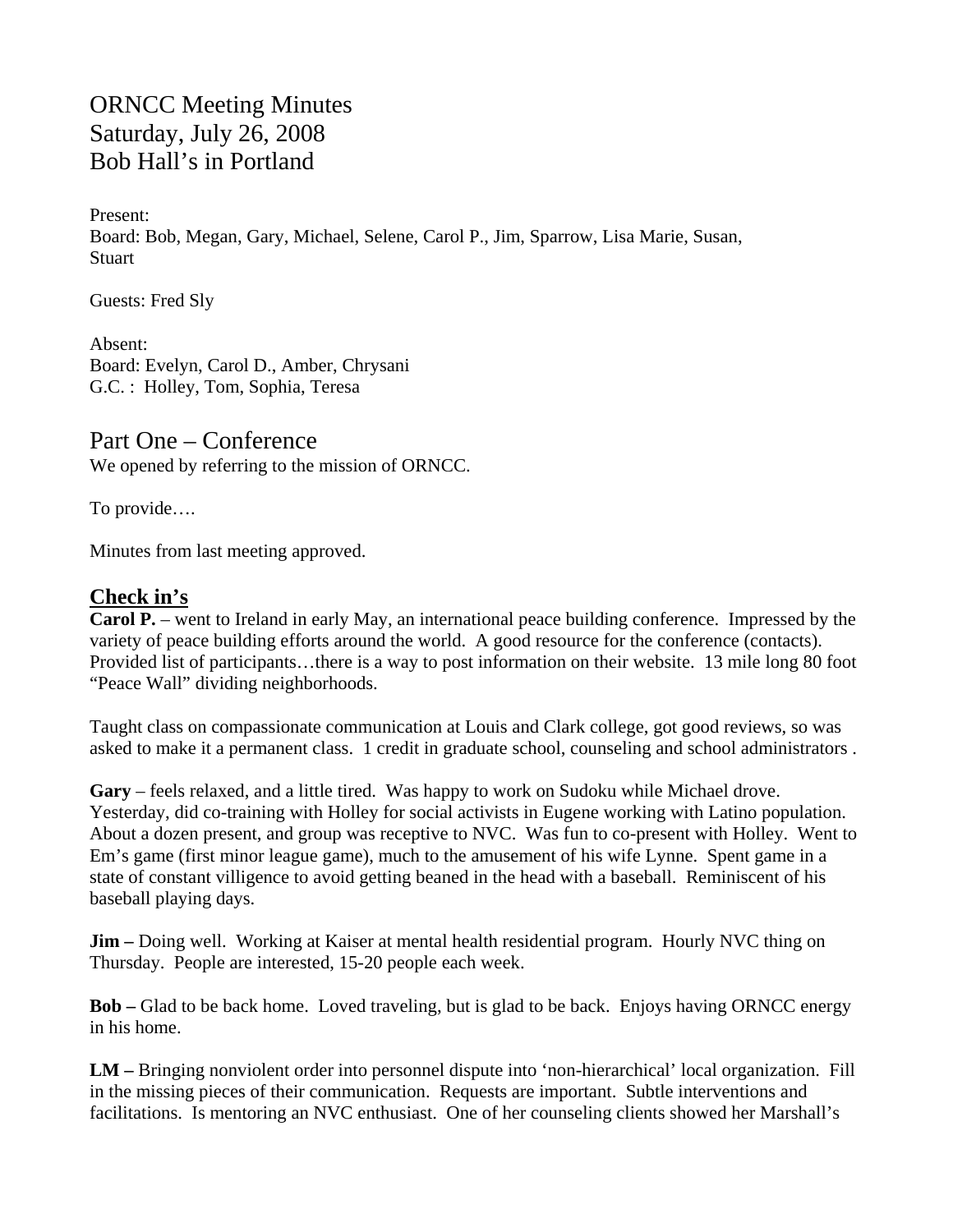book "have you seen this" amusing and sweet. Excited about building ORNCC community with newer people, Portland and conference.

**Megan –** tired.

**Selene –** Loves summer! Involved in 'hairy' 'mediation'. Some pause between phases of this process. Enjoys watching NVC work, sets it in motion and it works on it's own. Planning training for a group of doctors with a friend. Jim and Jori's 4 \_\_\_ of submission. Is glad to be back at Bob's, last time it was rainy and watched rain dripping off foliage, was eager to see it in the summer. Does not resemble Ashland. (Gary, Megan and Michael also shared a moment of remembering the rain at the January meeting)

**Michael –** Marvelling, awe, balance, needs – trust, faith. Baby on the way, delighted about. Due date is last day of the conference (Sept 14. Keen timing, eh?). Amount of work put into the conference, over the last, raised \$13,000 within the UO and some more to come. Seeing potential pay off and manifestation of our vision, watching it come to life and become real. Parallel's his wife's pregnancy. Has no clue how he is balancing everything, hence the marveling. And with inner peace to boot. Took years of grief work – celebrating the pay off. Parallels in inner world and outer world.

**Sparrow –** has been traveling much in the last month, is glad to be back and focus on the conference, and Megan is glad too. Forrest Service official at Rainbow Gathering, a little scary at first. Sparrow asked her to take off her sunglasses, and did not respond well "do we have a problem here?" Sparrow replied "No, I just have a need for connection". Emphasizes the importance of expressing needs with requests. Especially with people carrying side arms.

# *Guests:*

**Fred –** Mixed. Rightness and closure. Last time he was here was 2005 Restorative Justice conference, reconnecting with old memories. 3 year digression since then, but is back now, working on dissertation, and is glad he carved out the time to be here today. Feeling shy too, without having a well-defined role for his presence here today : ) Is glad to be with like-minded folk.

**Ginny –** Got ORNCC postcard in the mail, friend of Carols. Time for an NVC refresher.

**Judy –** Also friend of Carols, interested in learning about NVC. Attended evening thing with Marshall, so has a small intro to NVC. Here in the question.

**Cindy** – Vancouver WA, has worked with Jim.

11am-12:30pm – Conference for community members Conference Overview – incl. keynotes, Marshall, schedule, meals, lodging, etc, etc, etc. Distribute fliers, brochures, etc for those who wish to help with publicity Distribute registration forms and walk-through for those interested in the conference

12:30pm -1:30pm – lunch (Portland community folks welcome to stay for lunch)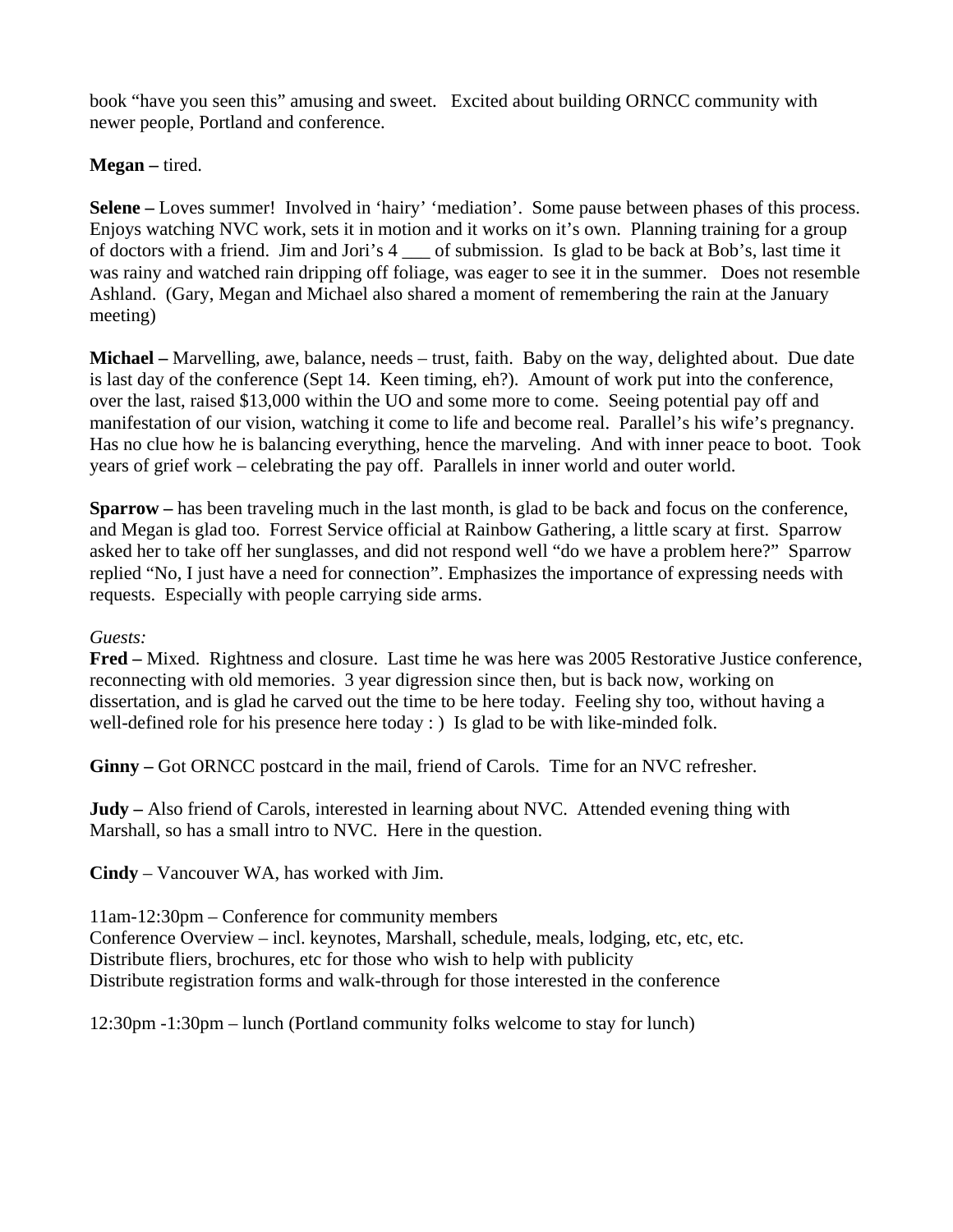# Part Two – ORNCC PART TWO

- Conference Follow up (trainings, things to put in follow up guide). Include follow up questions in the conference evaluation Asked board to, if they wish, plan special NVC trainings for the sake of planning follow up trainings, or let Megan know of existing follow up events for a special follow-up guide.

----------------------------------------------------------------------------------------------------------------------------

Publicize follow-up things during plenary sessions (especially for certain tracks)

\*Ask presenters for follow-up activities

Practice groups (ask Bev and Suz to see if they might like to collect list of regional practice groups)

~~~~~~~~~~~~~~~~~~~~~~~~~~~~~~~~~

### **Book orders**

We will ask Steve Allen Smith today to take stock of his inventory (13 boxes). We will ask Steve to get a hold of Karen to figure out how to get the books down to Eugene. Carol P. suggests Puddle Dancer rather than CNVC, might be willing to take money later, quicker delivery and lower pricing packages.

Stuart will look at Karen's list and Steve's inventory and place an order, focusing more on getting rid of the old stuff. Michael will ask a few local bookstores to see if they can absorb excess books.

Bob, Sparrow and Megan will talk by Friday, August 1 to come up with a number for Stuart to work with. Stuart will inquire about delivery date, etc.

~~~~~~~~~~~~~~~~~~~~~~~~~~~~~

### **Budget**

Thank you Sparrow, for keeping track of every cent!!

Projected income – conservative at this point, and getting more realistic each week

Projected expenses – averaged higher than expected

ORNCC – CNL \$ Agreements

~~~~~~~~~~~~~~~~~~~~~~~~~~~~~~~

Agreement March 17, 2007 was for any net profit 50-50 between ORNCC and "CNL" (but legally it is all ORNCC).

Gary suggests we wait until after the conference to review the net profit (if any) to see how the money might be distributed between ORNCC and CNL.

The board has agreed to purchase a stock of books for sale at the conference, and ORNCC will receive the profits from these sales, and keep the remainder of books. The book budget is completely separate from the CNL project.